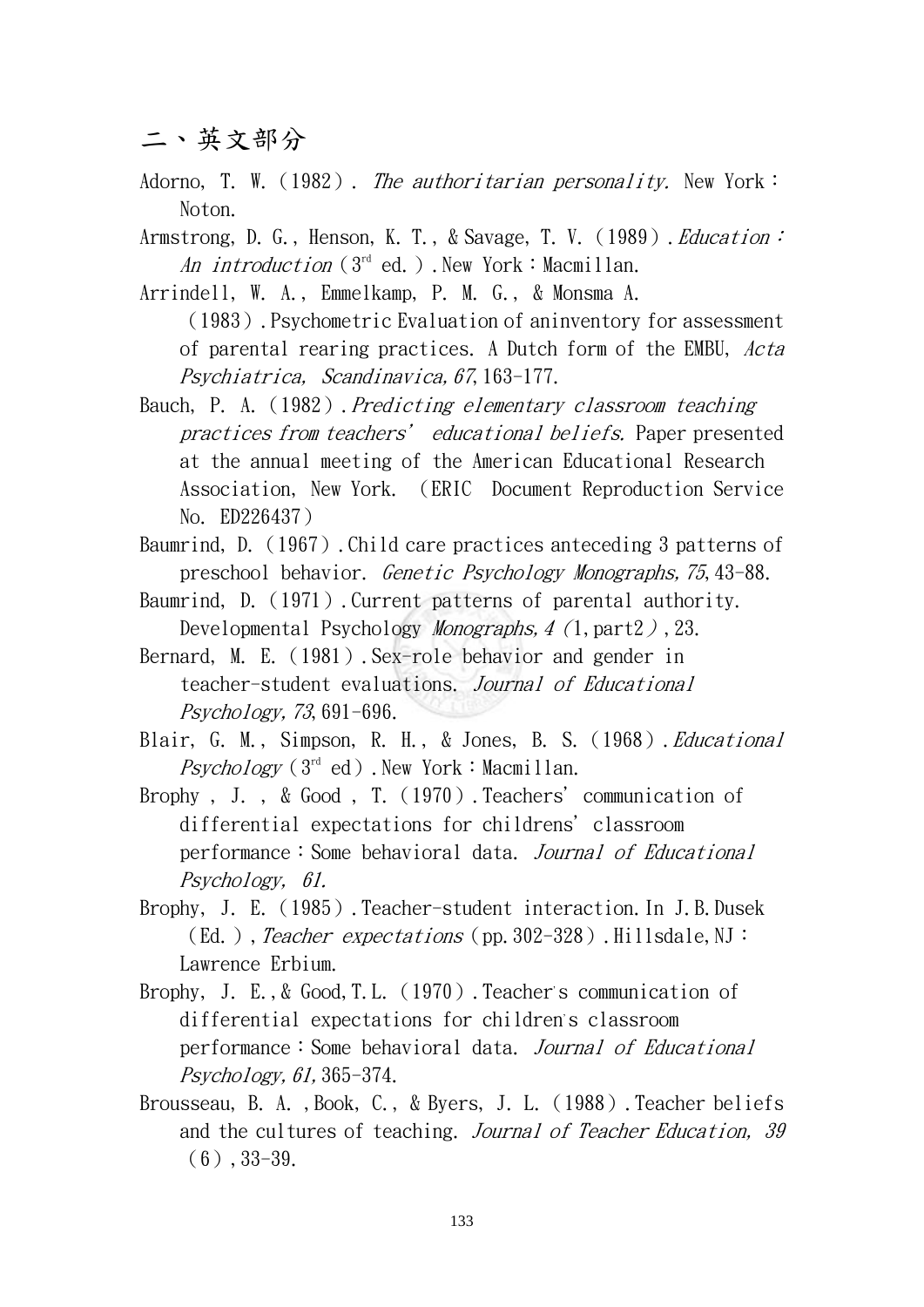- Bunting, C. (1988). Cooperating teachers and the changing views of teacher candidates. Jounal of Teacher Education, 39 (2), 33-39.
- Burden, P. R. (1995). Classroom management and discipline: Methods to facilitate cooperation and instruction. New York: Longman.
- Charles, C. M. (1999). Building classroom discipline ( $6<sup>th</sup>$  ed). New York: Longman.
- Cunningham,B., & Sugawara, A.(1989).Factors contributing to preservice teachers' management of children's problem behaviors. Psychology in the schools, 26, 370-379.
- Dick, W., & Carey, L. (1985). The systematic design of instruction  $(2<sup>nd</sup>$  ed ). Glenview, IL: Scott, Foresman.
- Duncan, C. A. (1992). The relationship among declarative behavior management knowledge, pupil control ideology, and teacher efficacy for middle-grade physical education teachers. Dissertation Abstracts International, 53(11),3840A. (UMI No.9306030).
- Dusek, J., &Joseph, G. (1983). The bases of teacher expectancies: A meat-analysis. Journal of Educational Psychology,75,327-346.
- Duszynski, K. R., Shaffer, J. W., & Thomas, C. B.(1983).Dimensions of family attitudes among female medical students. Educational and Psychological Measurement,43(3),735-745.
- Finn, J.D. (1972). Expectation and the education environment. Review of Educational Research,42,387-410.
- Frey, K.M.(1987).Administrative implications of selfreporters in-structional beliefs and practices of secondary school teachers. *Dissertation Abstracts Internationa* , 148(3), 1331 (University Microfilms No.AAC87-06131).
- Friedman, I. A.(1995).Student behavior patterns contributing to teacher burnout. The Journal of Educational Research, 88 (5),281-289.
- Gila, H.(2003). Reaching gender equity in mathematics education. The Educational Forum, 67, 204-214.,
- Greenstein, J. (1973). Belief system change in student teachers. (ERIC Document Reproduction Service No.075368).
- Hoy. W. K.(1979).Open education and pupil control ideologies of teachers. Journal of Educational Research,73(1),45-49.
- Humbert, C. A. (1990). Teachers' and administrators' beliefs about the use of corporal punishment in Californiapublic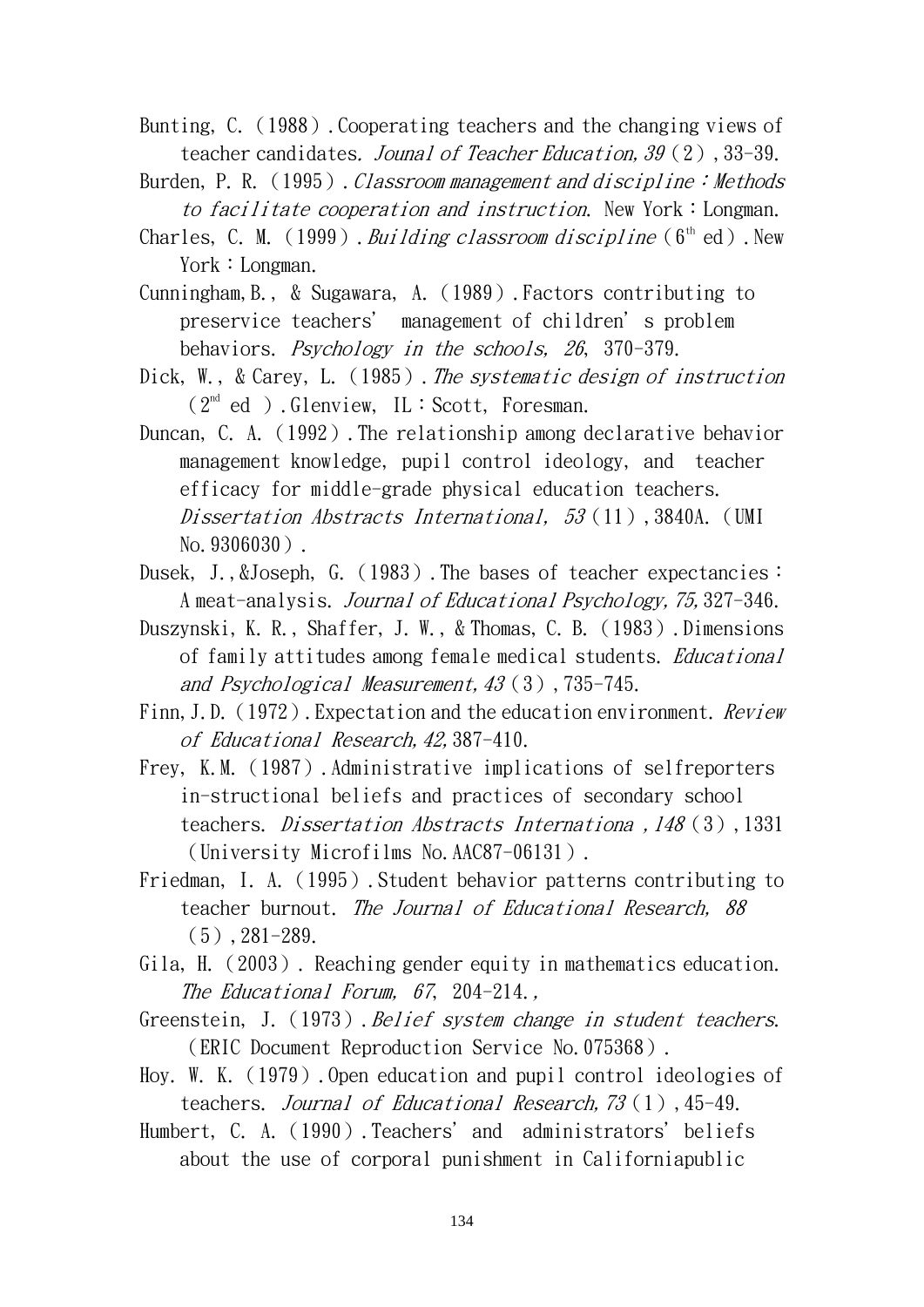schools. Doctoral dissertation, university of Southern California. *Dissertation Abstracts International, 51*(4), 1111.

Johnson, K. E. (1989). The theoretical orientations of English as a second language teacher: The relationship between beliefs and practice. Unpublished doctoral dissertation. University of Syracuse.

- Johnston, M. (1990). Teacher' backgrounds and beliefs: Influences on learning to teach in the social studies. Theory and Research in Social Education,18(3),207-233.
- Kelly, A. (1988). Gender differences in teacher-pupil interaction: A meta-analytical review. Research in Education, 39, 1-23.
- Kolb, K. J. & Jussim, L.(1994).Teacher expectations and underachieving gifted children. *Roeper Review, 17*(1), 26-30.
- Lasley. T. J. (1980). Preservise teacher belief about teaching. Journal of Teacher Education, 31 (4), 38-41.

Longman Dictionary of American English (1983). Hong Kong: Longman.

- Maccoby, E. E., & Martin, J. A. (1983). Socialization in the context of the family:Parnt-child interaction. In P. H. Mussen(Ed.) Handbook of child psychology, 4,  $1-102$ . New York: John Wiley & Sons.
- Marcelo, C. (1987). A study of implicit theories and beliefs about teaching in elementary school teachers.(ERIC Document Reproduction Service No. ED281835).

Mayer, R. (1985). Recent research on teacher beliefs and its use in the improvement of instruction. (ERIC Document Reproduction Service No. ED259457).

Michaels, G. Y., Messe, L. A., & Stollak, G. E.(1983).Seeing parental behavior through different eyes:  $exp{l}$  exploring the importance of person perception processes in parents and children. Genetic Psychology Monographs,107,3-60.

- Nespor, J. (1985). The role of beliefs in the practice of teaching: Final report of the teacher beliefs study. (ERIC Document Reproduction Service No. ED270446 )
- Parris, C., Jacobsson, L., Lindstrom, H., Von, Konorring., L., & Perris, H. (1980). Development of a new inventory for assessing memories of parental rearing behaviour. Acta Psychiatrica  $Scandinavica, 61, 265-274.$

Persell, C. H. (1977). Education and Inequality. N. Y. : The Free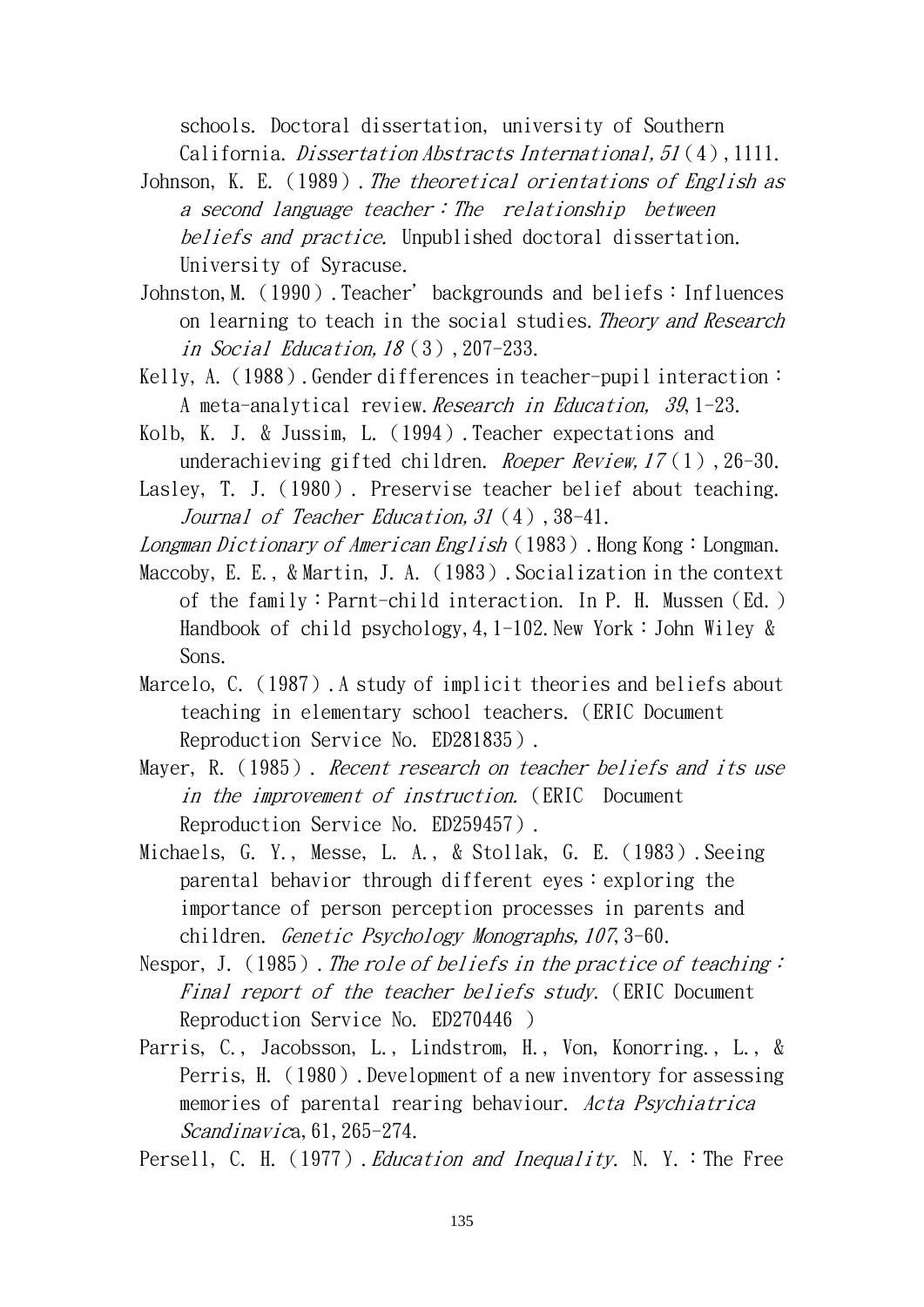Press.

- Phillips, R. (1980). Teachers? Reported expectations of children sex-roles and evaluations of sexist teaching. Dissertation Abstracts International,41,995-996.
- Prakay, F. W., & Conoley, C. (1981). Discipline in the schools: The relationship of educationr's attitudes about corporal punishment to selected variables. Paper presented at the Annual Meeting of the Southwest Educational Research Association, Texas, San Marcos.
- Prawat, R. S. (1992). Teachers? Beliefs about teaching and learning: A constructive perspective. American Journal of Education, 100 (3),354-395.
- Reddick, M. W. (1992). Corporal punishment: An analysis of perceptions of governing board members in Mohave county, Arizona. *Dissertation Abstracts international, 53* (1), 139.
- Rokeach, M. (1968). Beliefs, attitudes, and values  $:A$  theory of organization and change. San Francisco:Jossey-Bass.
- Rubin, K. H., & Mills, R. S.(1992).Parent's thoughts about children's socially adaptive and maladaptive behavior: Stability, change, and individual differences. In I. E. Sigrl, A. V. McGillicuddy-Delisi, & J. J. Goodnow (Eds.). Parental belief system: The Psychological consequences for children  $(2<sup>nd</sup>$ ed.).Hillsdale, New Jersey:Lawrence Erlbaum Associate, publishers.
- Sigel, I. E.(1985a).Parental belief system:Introduction. In I. E. Sigel(ED.), *Parental belief systems*. Hillsdale, New Jersey: Lawrence Erlbaum Associate, Publishers.
- Sigel, I. E.(1985b).A conceptual analysis of beliefs. In I. E. Sigel (ED.), *Parental belief systems*. Hillsdale, New Jersey: Lawrence Erlbaum Associate, Publishers.
- Sigel, I. E.(1986).Reflections on the belief-behavior connections:Lessons learned form a research program on parental belief systems and teaching strategies. In R. D. Ashmor & D. M. Brodzinsky (Eds.), Thinking about the family. Hillsdale, New Jersey:Lawrence Erlbaum Associate, Publishers.
- Sigel, I. E. (1992). The belief-behavior connections: A resolvable dilemma? In I. E. Sigel, A. V. McGillicuddy-De Lisi, & Goodnow, J. J. (Eds.), Parental belief system: The psychological